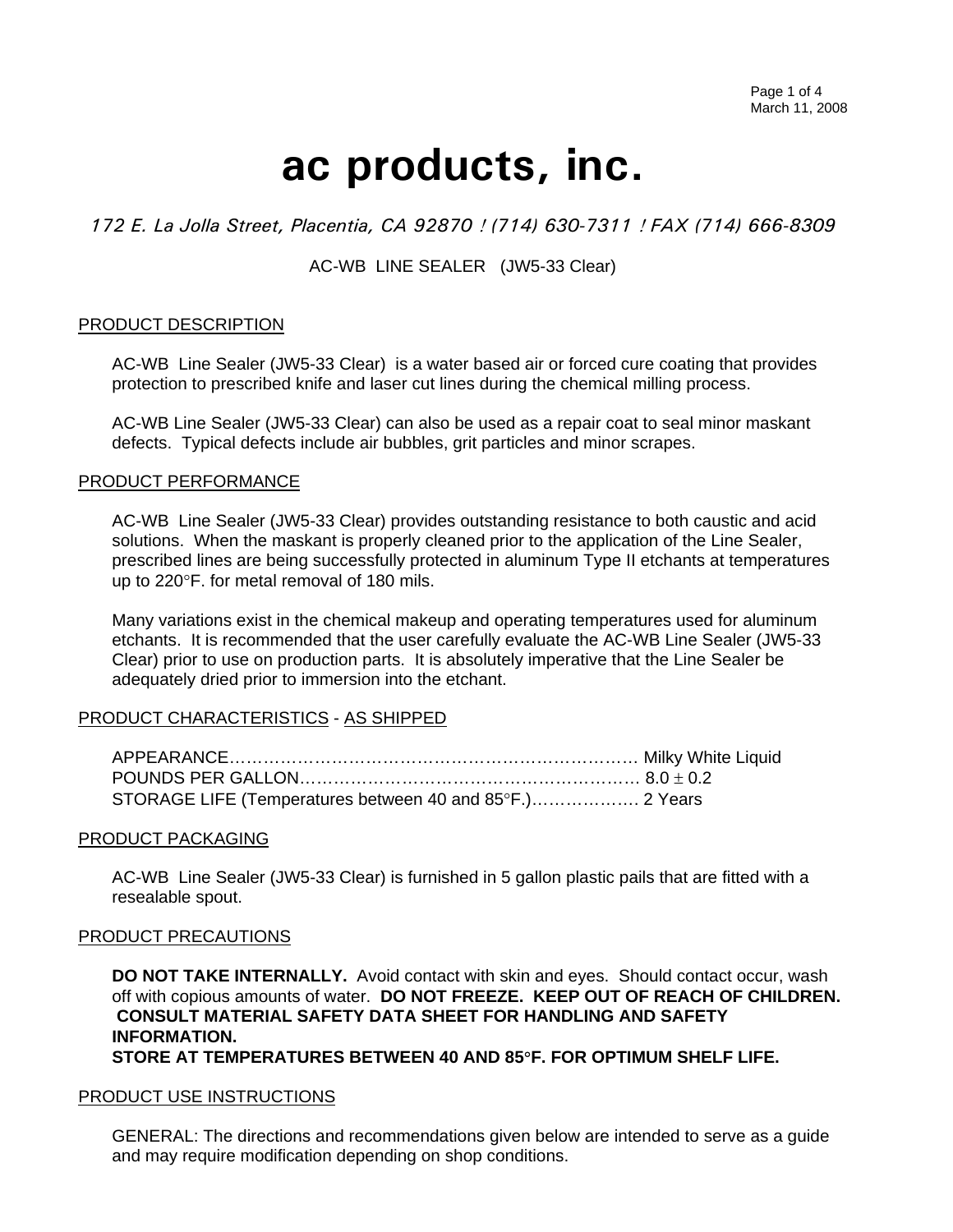MIXING AND THINNING: Use as received. Mixing prior to use is not normally required.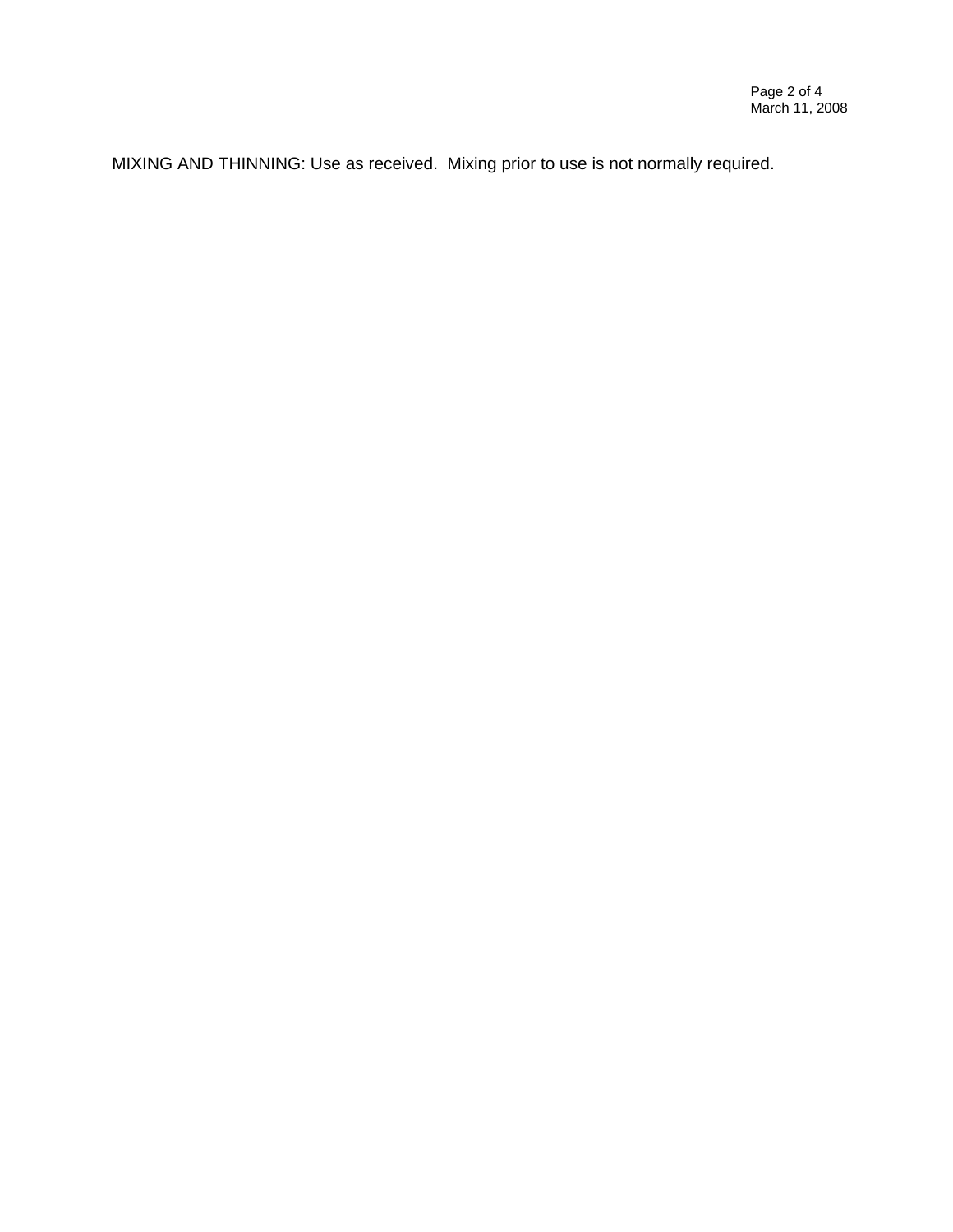# CLEANING THE MASKANT PRIOR TO APPLICATION OF THE LINE SEALER:

Clean the maskant prior to applying the AC WB Line Sealer (JW5-33 Clear). This may be done by high-pressure water washing or wiping the maskant with a water-wetted sponge similar to that supplied by Quikie available at Home Depot. If the Quikie sponge is used, while the surface is still wet, wipe dry with a Quikie terry cloth slip on towel. If high-pressure water washing is used, allow to dry prior to applying the Line Sealer. Further wiping of the maskant should not be required.

All forming lubricant must be removed from the maskant prior to line sealing. Depending on the lubricant, this may be accomplished by wiping the surface of the maskant with cheesecloth wetted with water, isopropyl alcohol, or acetone. Allow to dry.

APPLICATION: The laser scribed maskant film should be free of all powder, dust, dirt, and oils.

Option 1: Brush Application

1. Apply 1 coat of AC-WB Line Sealer (JW5-33 Clear) as follows:

Brush a wet coat of AC-WB Line Sealer (JW5-33 Clear) over the prescribed lines using a high quality 1" brush. Flow the line sealer onto the scribe line; and, using the flat of the brush, level the applied material brushing lightly parallel to the scribed line. Do not brush repeatedly as brush lines will form.

- 2. Should testing determine that a second coat is required for adequate line protection, allow the first coat to dry until clear and free of the milky appearance. Repeat step 1.
- 3. Allow to dry at temperatures above 70°F. for 4 hours minimum. Shop experience will determine whether longer or shorter drying times may be used.

# Option 2: Cheesecloth Application

1. Apply 1 coat of AC-WB Line Sealer (JW5-33 Clear) as follows:

Wear a plastic glove. Wad up a piece of cheesecloth until it is approximately 3 - 4 inches across. Saturate the cheesecloth in the AC-WB Line Sealer (JW5-33 Clear) so it is very wet. Wipe the AC-WB Line Sealer (JW5-33 Clear) over the prescribed line in circles. Apply a wet coat. While the AC-WB Line Sealer (JW5-33 Clear) is still wet, lightly rub the cheesecloth over the AC-WB Line Sealer (JW5-33 Clear) parallel to the scribed line to remove excess material and minimize bubbles. **Do not contaminate the AC-WB Line Sealer (JW5-33 Clear) by putting dirty cheesecloth back into the Line Sealer.**

- 2. Should testing determine that a second coat is required for adequate line protection, allow the first coat to dry until clear and free of the milky appearance. Repeat step 1.
- 3. Allow to dry at temperatures above  $70^{\circ}$  F. for four hours minimum. Shop experience will determine whether longer or shorter drying times may be used depending on the temperature and humidity at any given time.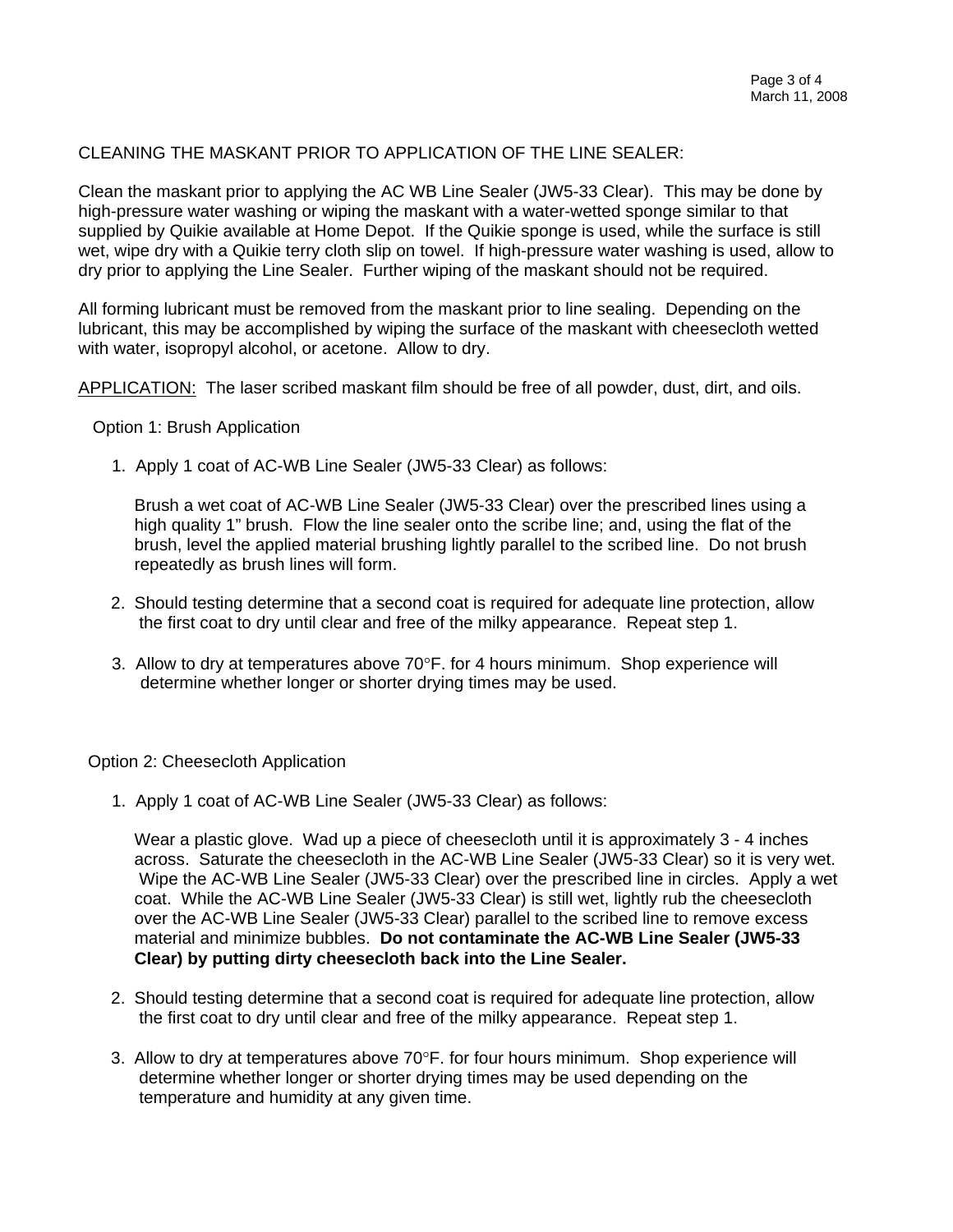### Option 3: Rollercoat Application

- 1. Equipment required
	- a. 9" by ¾" Number 66 Slit foam roller manufactured by FoamPRO Mfg., P.O. Box 18888, Irvine, CA 92623-8888, [www.foampromfg.com](http://www.foampromfg.com/) or equivalent.
	- b. Paint tray with plastic insert
	- c. Handle to support the paint roller
	- d. KEEP THE PAINT TRAY AND ROLLER COVERED WITH PLASTIC WRAP WHEN NOT IN USE TO PREVENT THE MATERIAL FROM SKINNING AND DRYING ONTO THE ROLLER.
- 2. Apply the first coat as follows:
	- a. Wet the foam roller well with the AC-WB Line Sealer (JW5-33 Clear).
	- b. Roll the Line Sealer over the areas to be protected applying enough pressure to push the Line Sealer into the laser or hand scribed lines using approximately a 25% overlap. Make sure that all areas are wetted thoroughly. Level the Line Sealer as you go using the roller to remove excess material by going lightly over the areas coated as you move down the part. Most users of the Line Sealer find it more efficient to roll the entire areas where scribe lines are present from the top of the part to the bottom of the part. In addition to providing protection to the scribed lines, additional protection is created in the areas surrounding the scribed lines. The approximate application time to coat an  $11' \times 5'$ part has been timed at 3 minutes.
	- c. Allow to dry until clear and the milky color has disappeared. This will take 30 to 60 minutes depending on the shop temperature and humidity. Fans and/or warm air to 120°F. can be used to speed the drying to less than 30 minutes.
	- d. Apply a second coat of Line Sealer by repeating b. above. The applied pressure is normally lighter when applying the second coat. A second coat must be applied to obtain satisfactory protection of the prescribed lines.
	- e. Allow the rollercoated Line Sealer to dry a minimum of 2 hours at temperatures above 90°F. and for 4 hours minimum at 70° before immersing in the aluminum etchant. Shop experience will determine exactly how long the Line Sealer must dry to provide adequate protection. It is imperative that the Line Sealer be completely dried to provide protection.

# Option 4: Airless Spray Application

Equipment required:

- a. Airless spray unit 25 or 30:1 ratio, stainless steel on all wetted surfaces with an air regulator. Use a 100-mesh filter in the unit.
- b. 511 tip, this tip has a 10" fan when 12 inches away from the part. The orifice is .011" A reverse a clean tip is recommended.

Apply 1 coat of AC-WB Line Sealer (JW5-33 Clear) as follows:

Apply the sealer as received; the fluid pressure should be 2,000-2,500 psi. The spray overlap should be as needed to apply a wet continuous film over the entire surface area. Hold the spray gun approximately 12 to 16 inches from the part. Apply approximately 8 to 10 wet mils of Line Sealer.